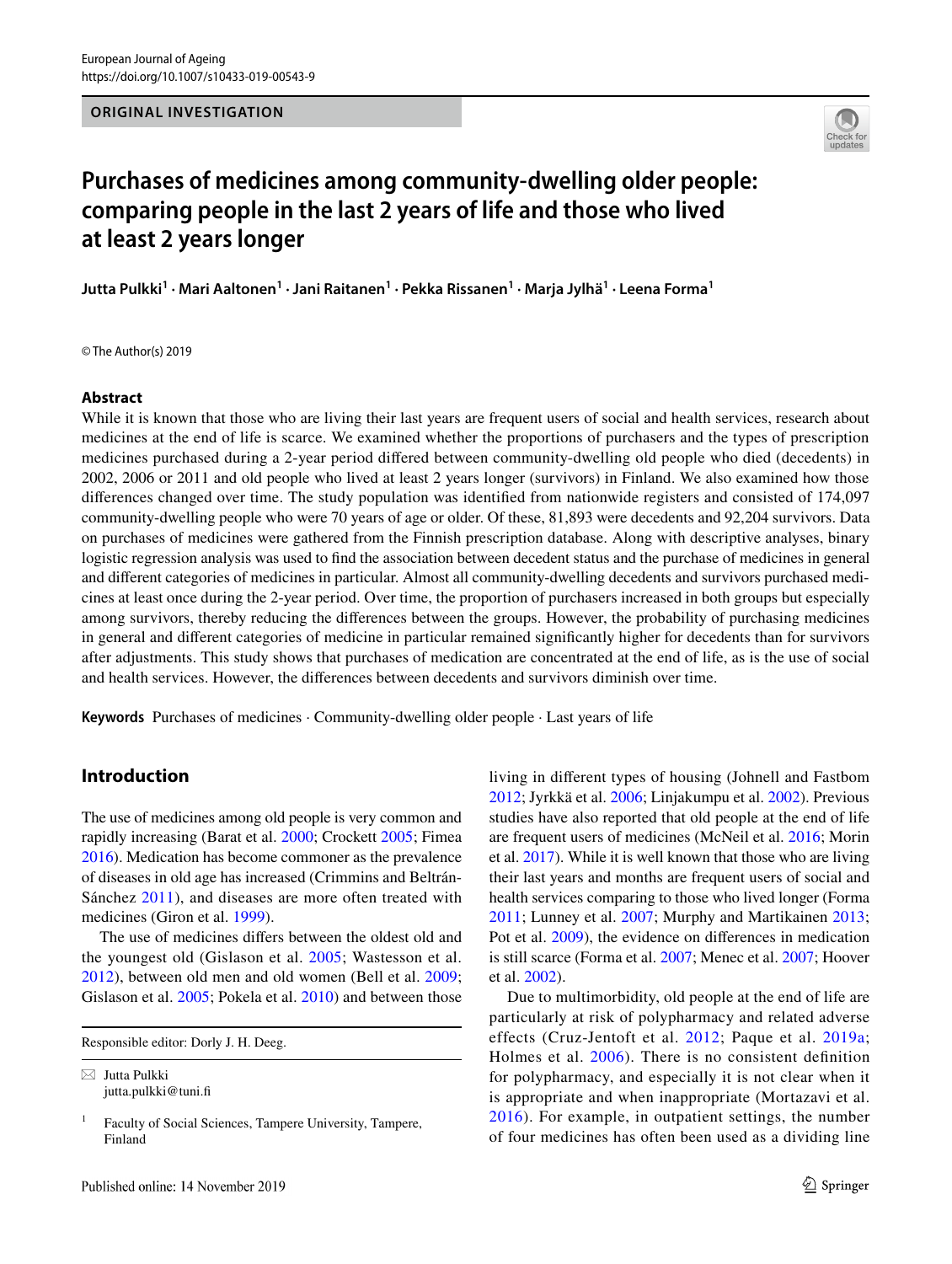for polypharmacy (Rollason and Vogt [2003\)](#page-8-25), referring to multiple use of medicines but not necessary on inappropriate medication. It has been suggested that the otherwise appropriate medication of frail old people, especially those with limited life expectancy, should be reconsidered and unnecessary medicines are deprescribed (Holmes et al. [2006;](#page-8-23) Paque et al. [2019a](#page-8-22)). However, this is not often the case in practice, and numerous studies have demonstrated the frequent use of unnecessary and inappropriate medication among old people near death (Maddison et al. [2011](#page-8-26); Curtin et al. [2018](#page-8-27); Paque et al. [2019b](#page-8-28)).

Polypharmacy, especially the inappropriate medicine usage, is not just a disadvantage at the individual level, but increases also the public costs of medicines in countries with inclusive public welfare systems. In Finland, for example, the health insurance scheme covers a high proportion of medicine expenditures for all permanent residents. Reimbursements are paid for almost all medicines prescribed by medical doctors and purchased by community-dwelling people, e.g. those who live at home or in service houses. Ninety-fve per cent of those aged 65 or older obtained reimbursements in 2015, and reimbursements were commoner among the oldest old than the younger old (Fimea [2016](#page-8-2)).

Among old people in Finland, the living in institutions such as nursing homes has dramatically decreased and the living in community settings, especially in service houses with 24-h care, has steadily increased, since the beginning of the twenty-frst century (National Institute for Health and Welfare [2017\)](#page-8-29). Institutional care and community care facilities serve similar care needs, but their fnancing difers. First, in institutions, all costs including medicines are included in the monthly care fee, and purchases of medicines are not shown on national registers. In service houses, on the other hand, residents are considered to be home-dwelling and they need to pay separately for everything themselves, including rent, care services, food, medicines, etc. This shift from all-inclusive institutional care to community care where old people purchase medicines themselves has resulted in growing proportions of purchasers and increased reimbursements for prescribed medicines in Finland (Aaltonen et al. [2016](#page-8-30); Blomgren and Einiö [2015](#page-8-31)).

This study focused on the proportion of purchasers and the types of prescribed medicine purchased by communitydwelling old people at the end of life and by those who lived at least 2 years longer. It also focused on how those purchases changed over time. The results reveal increased trends in old people's purchases of medicines in an era when community care arrangements have become considerably commoner in Finland. Purchases of medicine were studied for the 2 years prior to death among those who died (decedents) at the age of 70 or older in the years 2002, 2006 and 2011, and for the same period among old people who lived for at least 2 years after 2002, 2006 and 2011 (survivors). The detailed research questions were as follows: (1) How did the proportions of purchasers and the types of medicine purchased difer between decedents and survivors? (2) How did these diferences change between the years 2002, 2006 and 2011?

# **Materials and methods**

## **Study population**

This study is part of a larger project called 'New dynamic of longevity and the changing needs for services' (COC-TEL). The original COCTEL data include all those who died in Finland at the age of 70 years or older in 2002–2013. Decedents were identifed from the nationwide Causes of Death Register (maintained by Statistics Finland). For almost every decedent, a surviving counterpart, i.e. a person who lived at least 2 years longer, was identifed from the Finnish Population Information System (maintained by Statistics Finland), using 40% random samples of persons born in the same year as the decedent. In the original COCTEL data, the survivors are individually matched with corresponding decedents according to age, gender and municipality of residence. For more details on the COCTEL study design, see Forma ([2011\)](#page-8-14).

In this study, the groups of decedents for the years 2002, 2006 and 2011 were compared with the groups of survivors for each year. In the original COCTEL data, the number of decedents and survivors was 29,337 in 2002, 32,140 in 2006 and 34,036 in 2011. Community-dwelling people were identifed among these and selected for this study, since purchases of medicines by people living in institutions are not registered. The identifcation was made using data from the Care Register for Healthcare and the Care Register for Social Welfare (both maintained by the National Institute for Health and Welfare), which are linked to each person in the COCTEL data. First, as the register data do not explicitly count days at home, old people who had no registered days in any social or healthcare institution were considered to be living at home. Second, people living in service housing with 24-h care were considered to be community-dwelling, as they buy their own medicines. All those who lived for at least 90 of the 730 days at home or in service housing during the 2-year study period were included in the study population. It was probable that people would have purchased any necessary medicines within those 90 days, as many medicine prescriptions are for three months.

Appendix Table [5](#page-7-0) shows the proportions of communitydwelling decedents and survivors in the original COCTEL data set. Because of the inclusion of community dwellers only, the matched pairs were no longer accurate, and the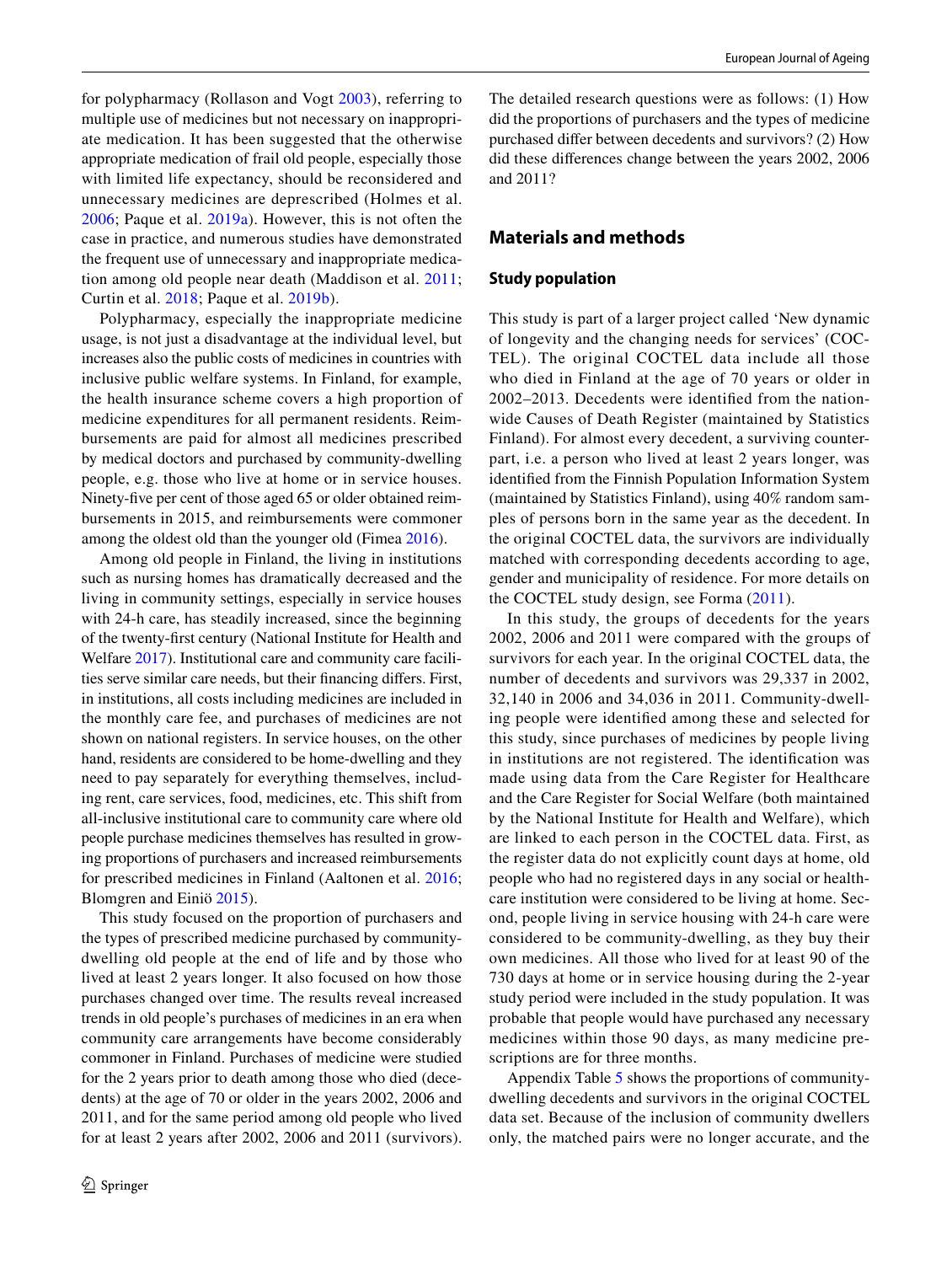comparisons were made at group level instead of individual level.

Permission to use individualized data was granted to COCTEL by the registers' administrators, and the study plans were approved by the Pirkanmaa Hospital District Ethics Committee.

#### **Data on purchases of medicines**

Purchases of prescribed medicines are recorded on national registers in Finland as well as in other Nordic countries, and these registers are often used as data sources in medicine usage studies (Bell et al. [2009](#page-8-7); Gislason et al. [2005](#page-8-5); Johnell and Fastbom [2012](#page-8-9); Wastesson et al. [2012;](#page-8-6) Morin et al. [2017](#page-8-13)). In this study, data regarding the date and type [using WHOCC  $(2013)$  five-level Anatomical Therapeutic Chemical (ATC) codes] of each purchase of medicine were collected from the National Prescription Register maintained by the Social Insurance Institution. Information on each person's purchases of prescribed medicines was collected for a 2-year period: for decedents, 2 years (730 days) prior to death; for survivors, for the same calendar days as their decedent counterpart. Data from the National Prescription Register and other registers were linked using the unique individual identifcation code possessed by every Finnish resident.

Each purchase of medicine was categorized as belonging to one of the 14 main ATC categories. Dichotomous variable was created to describe whether a person had purchased any medicines at least once during the 2-year period  $(0 = no$  purchases,  $1 = at$  least one purchase), and whether a person had purchased separate medicines in each of the 14 main categories. Dummy variables indicating purchases in these main categories were calculated together to reveal how many ATC categories of decedents and survivors had bought medicines within the 2 years. This variable could have values from 0 to 14. A dichotomous outcome was created from this variable by dividing it to those who purchased medicines from less than four, or at least four ATC categories to indicate polypharmacy. This means that people have purchased at least four diferent medicines but maybe even more, if they have bought more than one item of drugs from one ATC category.

#### **Data on days in a community‑dwelling setting**

Each person's days spent in community-dwelling settings, i.e. at home or in service housing with 24-hour care, were calculated on the basis of admission and discharge dates recorded in the Care Register for Healthcare and the Care

Register for Social Welfare. The continuous variable 'the number of days in community settings' was created, to identify community dwellers and adjust the length of stay in the community, where medicine purchases could take place. The adjustment was needed because it is known that decedents have more days in institutions where medication is included in the care, and because the days in community-dwelling settings increased signifcantly within the study period, thereby also increasing the opportunities to buy medicines.

#### **Analysis**

To analyse the diferences between decedents and survivors in the diferent years, the proportions of purchasers of medicines were analysed, both in total and separately for each ATC category, by using cross-tabulations, chisquare tests and rate ratios. An independent sample *t* test was used to compare the diferences in means of medicine purchases in several ATC categories. Analyses were conducted separately for the years 2002, 2006 and 2011, for men and women, and for diferent age groups (70–79, 80–89 and at least 90 years).

Binary logistic regression models were used to compare the likelihood of the purchase of medicines in total, purchases in at least four ATC categories, and purchases in the commonest ATC categories, among decedents and survivors. The models were run stepwise: in crude models, status (decedent versus survivor) was used as an independent variable; in model 1, status, age, gender, year (of death), the number of days in community-dwelling settings and the interaction term (status\*year) were used. The interaction term was used to examine whether the effect of decedent status changed over time. If the p value was less than 0.001, it was concluded that the diference was signifcant. The analyses were performed with SPSS (v.22) statistical software.

# **Results**

#### **Description**

The study population comprised in total 174,097 community-dwelling old people, and the proportion of community dwellers increased between the study periods. The mean age of the study population increased too, especially the proportion of people aged 90 and older (Table [1](#page-3-0)). The mean number of days lived in the community increased steadily between the study periods among decedents, whereas survivors showed only minor changes.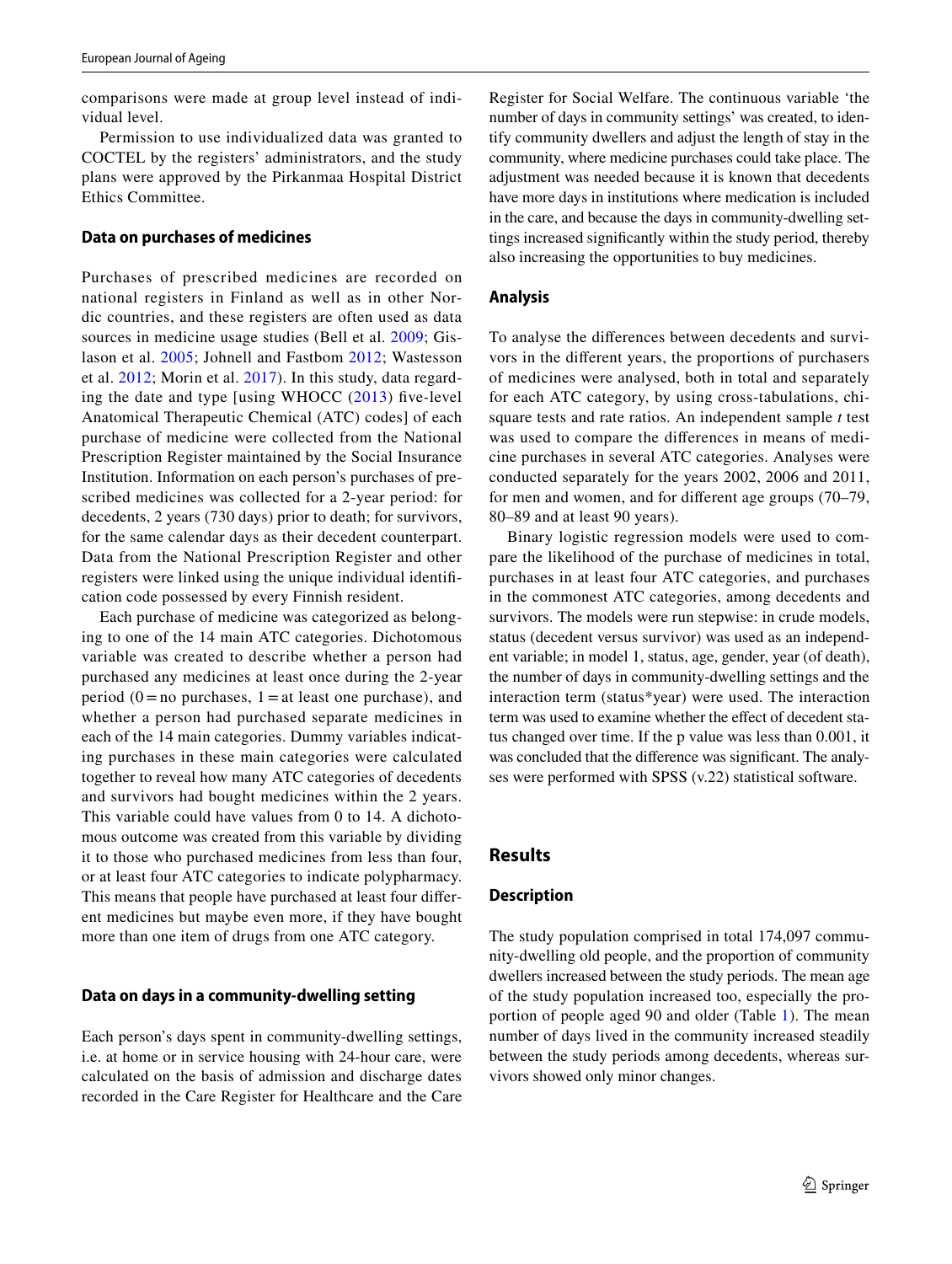<span id="page-3-0"></span>**Table 1** Description of the study population

|                                                  | 2002             |              |                  | 2006             |              |                  |                  | 2011         |                            |  |
|--------------------------------------------------|------------------|--------------|------------------|------------------|--------------|------------------|------------------|--------------|----------------------------|--|
|                                                  | Decedents        | Survivors    | Total            | Decedents        | Survivors    | Total            | Decedents        | Survivors    | Total                      |  |
|                                                  | $n = 24,797$     | $n = 28,285$ | $n = 53,082$     | $n = 27,187$     | $n = 30,675$ | $n = 57,862$     | $n = 29,909$     | $n = 33,244$ | $n = 63,153$               |  |
| Men $(\%)$                                       | 45.5             | 43.2         | 44.3             | 46.4             | 44.2         | 45.3             | 46.2             | 44.8         | 45.4                       |  |
| Mean age                                         | 80.3             | 80.7         | 80.5             | 82.0             | 82.3         | 82.1             | 82.7             | 83.0         | 82.8                       |  |
| Age groups<br>$(\%)$                             |                  |              |                  |                  |              |                  |                  |              |                            |  |
| $70 - 79$                                        | 46.5             | 43.9         | 45.1             | 37.1             | 35.2         | 36.1             | 32.3             | 30.8         | 31.5                       |  |
| $80 - 89$                                        | 47.1             | 48.8         | 48.0             | 48.5             | 49.4         | 49.0             | 51.5             | 51.7         | 51.6                       |  |
| At least 90                                      | 6.4              | 7.3          | 6.9              | 14.3             | 15.4         | 14.9             | 16.2             | 17.5         | 16.9                       |  |
| Days in<br>commu-<br>nity-dwell-<br>ing settings |                  |              |                  |                  |              |                  |                  |              |                            |  |
| Mean $(SD)$                                      | 615.5<br>(148.1) | 710.9 (68.4) | 666.4<br>(122.5) | 619.5<br>(145.4) | 707.0 (77.1) | 665.9<br>(122.5) | 632.6<br>(132.9) |              | 711.9 (65.4) 674.4 (110.4) |  |
| Median                                           | 675.0            | 730.0        | 720.0            | 678.0            | 729.0        | 718.0            | 684.0            | 730.0        | 721.0                      |  |

## **Purchasers of medicines**

Altogether, 93–98% of community-dwelling old people purchased prescribed medicines within the 2-year period, with an increase from 2002 to 2011. While decedents bought medicines more frequently than survivors in 2002, the diference diminished in 2006, and in 2011 survivors purchased medicines slightly more frequently than decedents. This trend was shown in diferent age groups. Even though the diferences in total purchases between decedents and survivors were statistically signifcant, absolute differences were very small (rate ratios  $(RR) = 1.03$ , 1.02 and 1.00, separately) (Table [2](#page-4-0)).

Also in logistic regression model 1, the interaction term (status\*year) indicates that the diference between decedents' and survivors' total purchases of medicines fell from 2002 to 2011 [odds ratio  $(OR) = 0.48$ ]. However, decedents still bought medicines slightly more often after adjustment for age, gender and the number of days in community settings (in 2002 OR = 2.10; in 2011  $OR = 2.10*0.48 = 1.01$  (Table [3\)](#page-5-0).

#### **Purchases in several ATC categories**

Medicines from four or larger number of ATC categories were purchased more often during the latest study period than during earlier years, by both decedents and survivors. Figure [1](#page-5-1) shows that the decedents bought medicines from five and more ATC categories more often than survivors within the 2 years preceding the years 2002 and 2006, and six and more ATC categories in year 2011. The shift over time was seen more clearly among those who lived at least 2 years longer, reducing the diference between decedents and survivors (Fig. [1,](#page-5-1) Table [2](#page-4-0)).

The adjusted results showed also that the diference between the status groups in medicines purchased from at least four ATC categories diminished comparing the year 2011 to 2002 (status\*year  $OR = 0.74$ ). However, in 2011 decedents still bought medicines from at least four ATC categories more often than did survivors  $(OR = 2.47*0.74 = 1.83)$  (Table [3](#page-5-0)).

#### **Purchases by ATC category**

Decedents purchased medicines in most of the ATC categories signifcantly more commonly than did survivors, but the diferences diminished over time (RRs, Table [2](#page-4-0)). Both decedents and survivors most commonly purchased medicines belonging to the 'cardiovascular' (C) category. In addition, purchases in the categories 'central nervous system' (N, including for example medication for Alzheimer's disease), 'alimentary tract' (A, including drugs used in diabetes), 'anti-infectives' (J, including drugs used in infections) and 'musculoskeletal system' (M, including muscle relaxants and painkillers) were common in both groups. The frequency of buying medicines increased from 2002 to 2011 in all of these categories except M (Table [2](#page-4-0)).

The differences between decedents and survivors in purchases of medicines in the fve most common categories (A, C, J, M and N) diminished from 2002 to 2011 after adjustments for age, gender and the number of days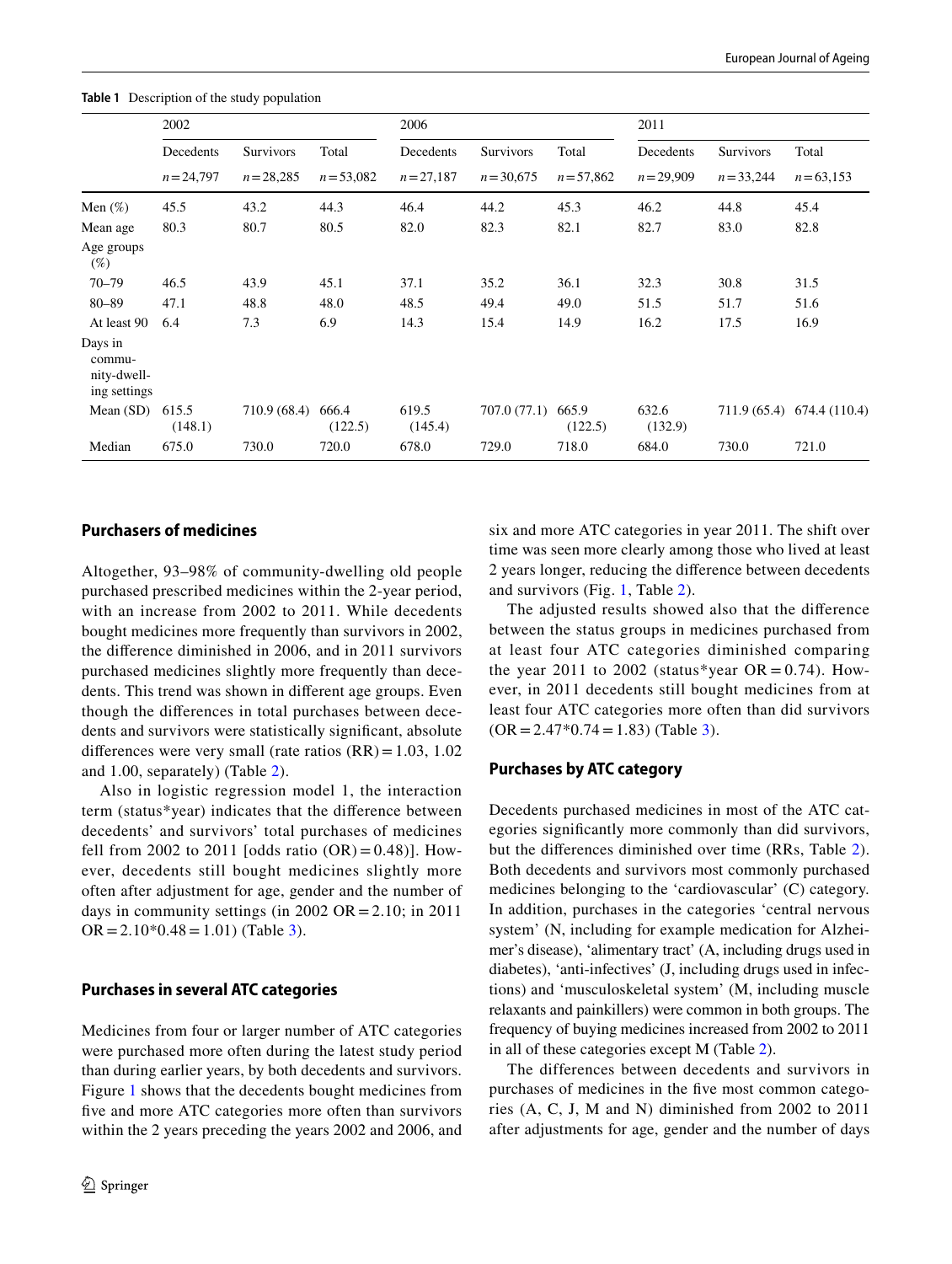|                                      |                                               | 2002    |                  |                        |      | 2006                 |              |                        |      | 2011            |                 |                        |      |
|--------------------------------------|-----------------------------------------------|---------|------------------|------------------------|------|----------------------|--------------|------------------------|------|-----------------|-----------------|------------------------|------|
|                                      |                                               | $\Box$  | S                | $P$ value <sup>a</sup> | RR   | $\overline{a}$       | $\mathbf{S}$ | $P$ value <sup>a</sup> | RR   | $\overline{D}$  | S               | $P$ value <sup>a</sup> | RR   |
| Total                                |                                               | 95.4    | $^{\circ}$<br>S. | $<.001$                | 1.03 | $\mathcal{L}$<br>96. | 94.          | .001<br>$\vee$         | 1.02 | 97.5            | 97.9            | $< .001$               | 1.00 |
| Gender                               |                                               |         |                  |                        |      |                      |              |                        |      |                 |                 |                        |      |
| Men                                  |                                               | 94.6    | 90.8             | $< .001$               | 1.04 | 95.8                 | 92.5         | $<.001$                | 1.04 | 97.4            | 97.5            | .603                   | 1.00 |
| Women                                |                                               | 95.4    | 92.8             | $<.001$                | 1.03 | 96.2                 | 94.1         | $<.001$                | 1.02 | 97.5            | 97.9            | 5.001                  | 1.00 |
| Age group                            |                                               |         |                  |                        |      |                      |              |                        |      |                 |                 |                        |      |
| 70-79                                |                                               | 95.0    | 90.5             | $< .001$               | 1.05 | 95.5                 | 91.7         | 00.5                   | 1.04 | 96.9            | 97.1            | 429                    | 1.00 |
| $80 - 89$                            |                                               | 95.8    | 94.5             | 5001                   | 1.01 | 96.9                 | 95.4         | $<.001$                | 1.02 | 97.8            | 98.4            | 5.001                  | 6.99 |
| At least 90                          |                                               | 95.2    | 95.2             | $1.00\,$               | 1.00 | 96.0                 | 95.4         | .136                   | 1.01 | 97.5            | 98.2            | $< .05$                | 6.99 |
| ATC categories <sup>b</sup>          |                                               |         |                  |                        |      |                      |              |                        |      |                 |                 |                        |      |
| ≺                                    | Alimentary tract/<br>metabolism               | 61.5    | 39.4             | $< .001$               | 1.56 | 65.3                 | 43.4         | $< .001$               | 1.50 | 74.9            | 58.0            | $< .001$               | 1.29 |
| $\mathbf{m}$                         | <b>Blood/blood forming</b><br>organs          | 32.2    | 20.0             | $< .001$               | 1.61 | 38.4                 | 25.0         | $< .001$               | 1.54 | 48.9            | 35.4            | 0.001                  | 1.38 |
| ◡                                    | Cardiovascular                                | 81.0    | 70.6             | $< .001$               | 1.15 | 83.9                 | 77.1         | $< .001$               | 1.09 | 87.5            | 84.8            | 5.001                  | 1.03 |
| ≏                                    | Dermatologicals                               | 21.4    | 18.8             | 5001                   | 1.14 | 17.3                 | 15.9         | 5.001                  | 1.09 | 17.0            | 19.1            | 001                    | 0.89 |
| O                                    | Genito-urinary sys-<br>tems/sex horm.         | 23.2    | 22.2             | $< 0.5$                | 1.05 | 25.0                 | 24.2         | $< .05$                | 1.03 | 27.6            | 31.0            | 001                    | 0.89 |
| Ξ                                    | Systemic hormones                             | 28.2    | 16.1             | $< .001$               | 1.75 | 28.9                 | 16.8         | $< .001$               | 1.72 | 35.5            | 23.2            | 001                    | 1.53 |
| $\overline{ }$                       | Anti-infectives for                           | 62.3    | 47.3             | 001                    | 1.32 | 60.9                 | 42.9         | 00.5                   | 1.42 | 67.7            | 57.8            | 001                    | 1.17 |
|                                      | systemic use                                  |         |                  |                        |      |                      |              |                        |      |                 |                 |                        |      |
| ┙                                    | immunomodulating<br>Antineoplastic/<br>agents | 8.4     | 2.2              | 001                    | 3.82 | 10.5                 | 3.5          | 5.001                  | 3.00 | 12.6            | 5.1             | 001                    | 2.47 |
| Σ                                    | Musculoskeletal<br>system                     | 53.4    | 47.4             | 00.5                   | 1.13 | 48.2                 | 44.3         | 0.001                  | 1.09 | 41.5            | 43.8            | 00.5                   | 0.95 |
| $\mathsf{z}$                         | Central nervous<br>system                     | 65.8    | 41.5             | 001                    | 1.59 | 68.6                 | 47.2         | 001                    | 1.45 | 83.5            | 69.9            | 001                    | 1.19 |
| $\sim$                               | Antiparasitic products                        | 2.3     | 1.2              | 5.001                  | 1.92 | 3.3                  | 1.6          | 00.5                   | 2.06 | 4.6             | 3.0             | 5.001                  | 1.53 |
| $\approx$                            | Respiratory system                            | 33.9    | 30.0             | $< .001$               | 1.13 | 26.8                 | 19.8         | 5.001                  | 1.35 | 27.4            | 23.6            | 5001                   | 1.16 |
| S                                    | Sensory organs                                | 18.3    | 20.6             | 001                    | 0.89 | 19.4                 | 21.5         | 001                    | 0.90 | 22.0            | 27.7            | $< .001$               | 0.79 |
| ATC categories <sup>c</sup> in total |                                               |         |                  |                        |      |                      |              |                        |      |                 |                 |                        |      |
| Mean (median)                        |                                               | 4.96(5) | 3.77(4)          | $< .001$               |      | $\odot$<br>50<br>4.  | 3.82(4)      | $< .001$               |      | $\odot$<br>5.51 | $\odot$<br>4.82 | $< 0.001$              |      |

<sup>c</sup>Independent samples t test

<span id="page-4-0"></span> $^{\rm c}$  Independent samples t test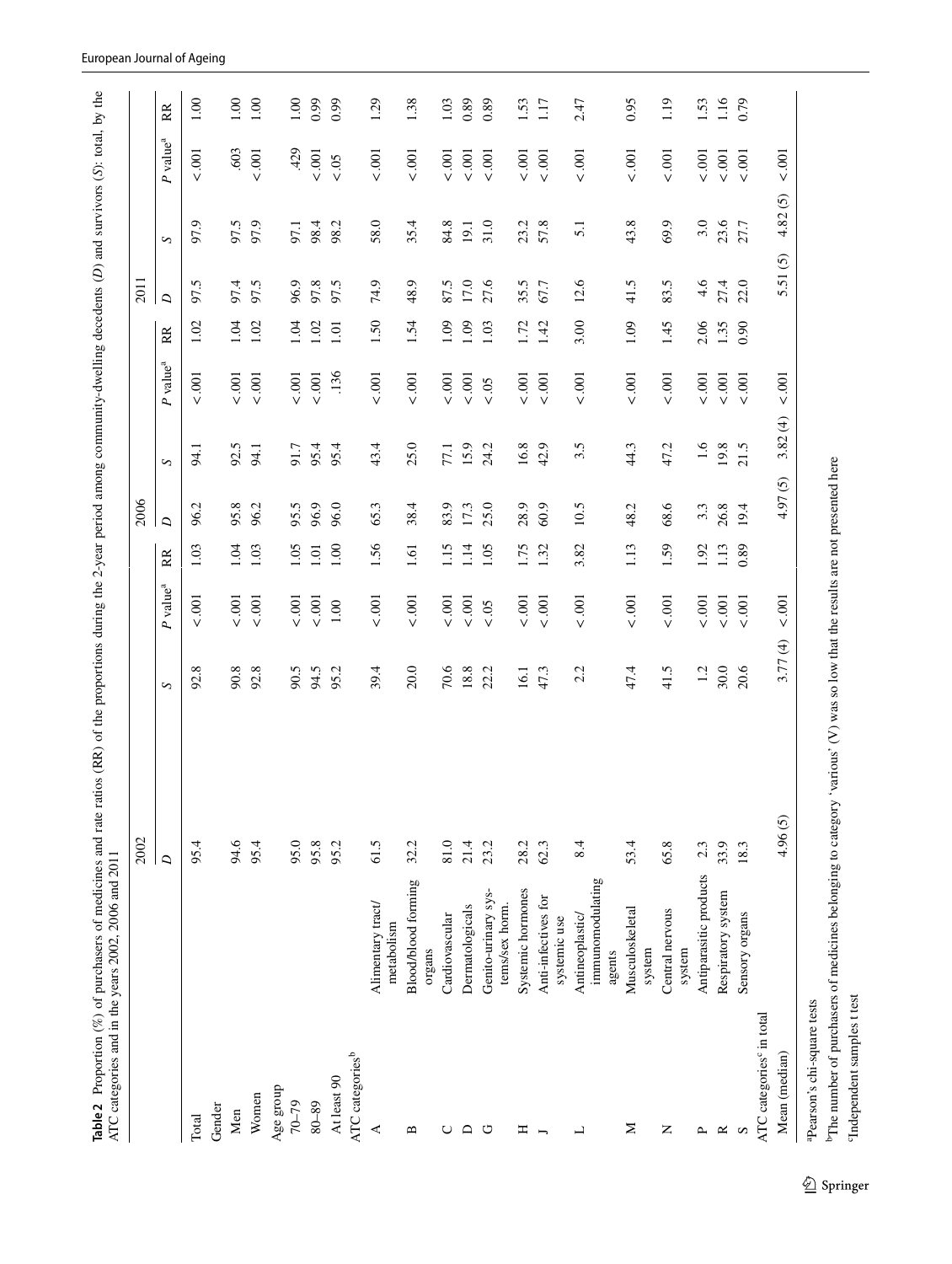<span id="page-5-0"></span>

| <b>Table 3</b> Purchases of medicines among decedents and survivors-in |
|------------------------------------------------------------------------|
| total, and from four or more ACT categories; odd ratios from logistic  |
| regression models                                                      |

|                                 | Purchases in total |            | $\geq$ 4 ATC       |            |
|---------------------------------|--------------------|------------|--------------------|------------|
|                                 | Crude <sup>a</sup> | Model $1b$ | Crude <sup>a</sup> | Model $1b$ |
| <b>Status</b><br>$(surv = ref)$ | 1.40               | 2.10       | 2.22               | 2.46       |
| Year<br>$(2002 = ref)$          |                    |            |                    |            |
| 2006                            |                    | 1.19       |                    | 1.06       |
| 2011                            |                    | 3.45       |                    | 2.27       |
| Status*year<br>$(2002 = ref)$   |                    |            |                    |            |
| 2006                            |                    | 0.97       |                    | 1.01       |
| 2011                            |                    | 0.48       |                    | 0.74       |
|                                 |                    |            |                    |            |

a Crude=only independent variable was decedent status

 $<sup>b</sup>$ Model 1 = crude + adjusted for age, gender, year, days at community-</sup> dwelling setting, and interaction between decedent status and year Sig <0.001—bolded

in community (ORs for interaction term status\*year  $> 1$ , separately). However, in 2011 decedents still bought medicines more often than survivors in all categories (for A OR =  $2.36*0.84 = 1.98$ ; C OR =  $1.37$ ; J OR =  $1.56$ ; N  $OR = 1.91$ ) other than M ( $OR = 1.35*0.71 = 0.96$ ) (Table [4](#page-6-0)).

# **Discussion**

Almost all community-dwelling old people purchased medicines within the 2-year study periods. The proportion of purchasers of medicines increased among both decedents and survivors from 2002 to 2011, which is in line with the general trend of increasing prescription numbers and medicine usage among old people in Finland (Jyrkkä et al. [2006](#page-8-10); Linjakumpu et al. [2002\)](#page-8-11). During the study period, the shift from institutions to community care has been dramatic in

Finland (National Institute for Health and Welfare [2017](#page-8-29)) and is shown also in increased purchases of prescribed medicines (see Blomgren and Einiö [2015\)](#page-8-31). Our results refect this shift too.

Our results show that not only those community-dwelling old people who lived their last years (McNeil et al. [2016](#page-8-12); Morin et al. [2017](#page-8-13)) but also those who were surviving longer become more frequent purchasers of medicines. The diferences in proportions of purchasers in total and in diferent ATC groups reduced between decedents and survivors during the study period. Based on our analysis, we cannot give a full explanation of why the diferences between the groups diminished. We can say, though, that as age was controlled for in our analysis, the fact that people in our study population—especially survivors—were older year by year does not explain the decrease in the diferences. The proportion of the oldest old was higher among survivors than among decedents, because the oldest old near death more frequently live in institutions (see Appendix Table [5\)](#page-7-0). The results might have changed, although probably not dramatically, if our data had included purchases made by the most ill oldest old who were living their last years in institutions.

While decedents bought medicines more commonly than survivors in almost all ATC categories, survivors were more likely to purchase medicines in ATC categories for genitourinary systems and sensory organs, i.e. for less severe illnesses. That is, at least some of the diferences may be attributable to the diferent diseases and the severity of these. The shift in long-term care arrangements in Finland has most probably changed health conditions and the need for medicines of old people living in the community. Thus, people living in the community in 2011 compared with 2002 were not just older (Appendix Table [5\)](#page-7-0) but probably also had diferent health status, which may explain the changes in purchases of medicines in both groups. However, we can only speculate this as neither the health status nor the indications for the medications were available for the community dwellers in our data.

<span id="page-5-1"></span>**Fig. 1** Total number of ATC categories (min 0, max 14) from which survivors and decedents bought medicines within 2 years preceding the years 2002, 2006 and 2011

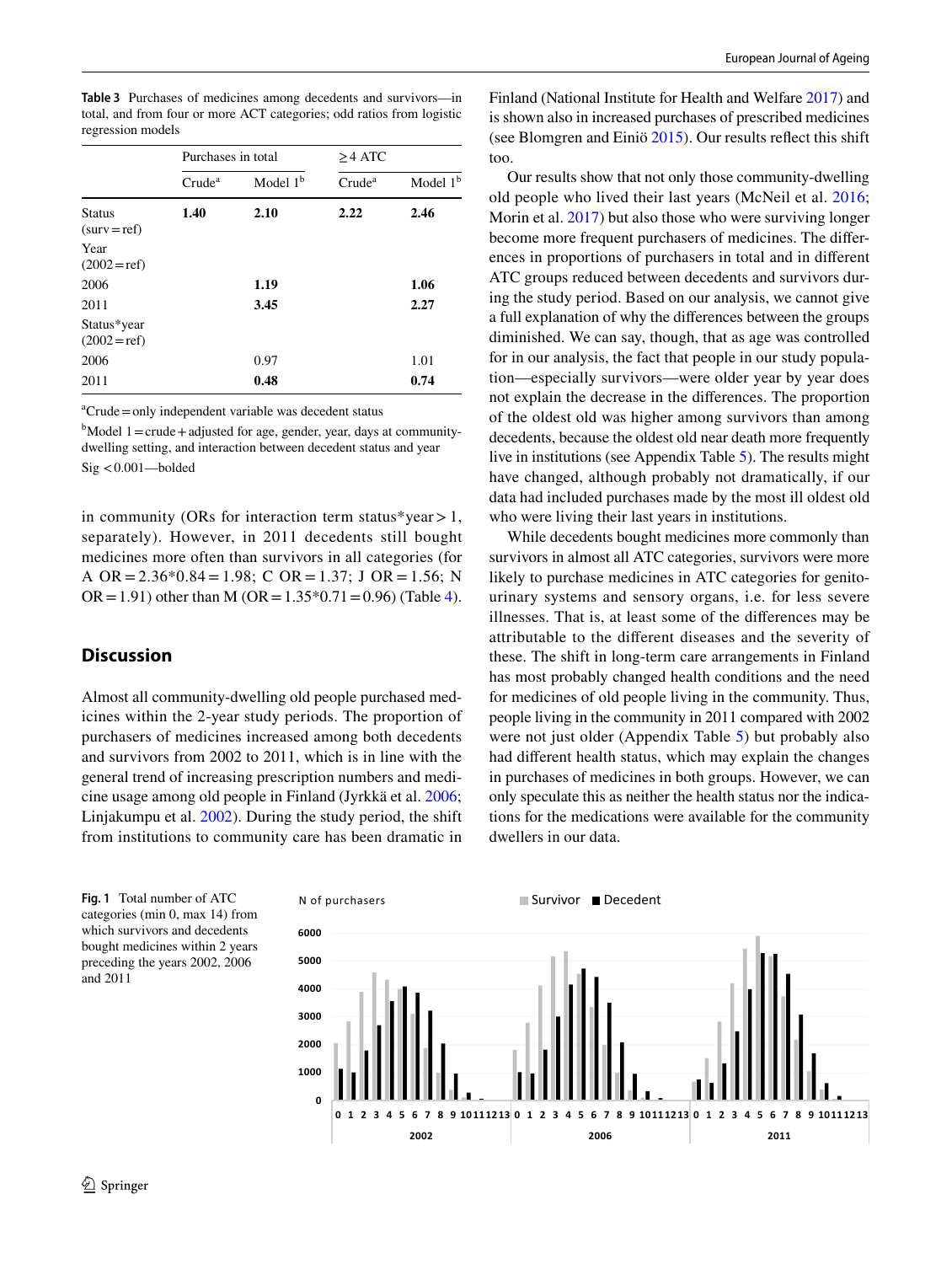|                                 | $A^a$              |            | C <sub>p</sub>     |            | J <sup>c</sup>     |            | M <sup>d</sup>     |            | $N^{e}$            |            |
|---------------------------------|--------------------|------------|--------------------|------------|--------------------|------------|--------------------|------------|--------------------|------------|
|                                 | Crude <sup>t</sup> | Model $1g$ | Crude <sup>f</sup> | Model $1g$ | Crude <sup>f</sup> | Model $1g$ | Crude <sup>f</sup> | Model $1g$ | Crude <sup>f</sup> | Model $1g$ |
| <b>Status</b><br>$(surv = ref)$ | 1.26               | 2.36       | 1.53               | 1.99       | 1.79               | 1.88       | 1.10               | 1.35       | 2.36               | 2.33       |
| Year<br>$(2002 = ref)$          |                    |            |                    |            |                    |            |                    |            |                    |            |
| 2006                            |                    | 1.18       |                    | 1.34       |                    | 0.83       |                    | 0.90       |                    | 1.21       |
| 2011                            |                    | 2.15       |                    | 2.18       |                    | 1.51       |                    | 0.89       |                    | 3.20       |
| Status* year<br>$(2002 = ref)$  |                    |            |                    |            |                    |            |                    |            |                    |            |
| 2006                            |                    | 1.00       |                    | 0.86       |                    | 1.12       |                    | 0.92       |                    | 0.92       |
| 2011                            |                    | 0.84       |                    | 0.69       |                    | 0.83       |                    | 0.71       |                    | 0.82       |

<span id="page-6-0"></span>**Table 4** Purchases of medicines among decedents and survivors by the most common ACT categories, odds ratios from logistic regression models

 $A =$ alimentary tract/metabolism

 ${}^{\text{b}}\text{C}$  = cardiovascular

 $cJ =$ anti-infectives for systemic use

 $\mathrm{d}M$  = musculoskeletal system

 $e<sup>e</sup>N =$ central nervous system

 $f$  Crude = only independent variable was decedent status

<sup>g</sup> Model 1 = crude + adjusted for age, gender, year, days at community-dwelling setting and interaction between decedent status and year

Sig<0.001—bolded, Sig<0.05—italicized

The increased use of medicines may also refect changing trends in healthcare practices. In our study, however, the study period was relatively short, while most of the changes in diagnostic or more active care have occurred over a longer time span (Crimmins and Beltrán-Sánchez [2011](#page-8-3)). Instead, the changes in Finnish reimbursement policies are known to have infuenced medication purchases, as well as prescription practices at short notice. For example, purchases of medicines for Alzheimer's disease (ATC codes in the N06D category) are increasing, partly because these medicines are increasingly reimbursed out of national health insurance and their prices declined soon after their approval by the subsidies programme (Aaltonen et al. [2016](#page-8-30)). In addition, some medicines—for example, those in the musculoskeletal category—can increasingly be bought over the counter without a prescription and are therefore not shown in national registers. These kinds of change in reimbursement and other criteria were made to numerous medicines in Finland during the study period, and they may explain some of the temporal changes in this study.

Medicines in the cardiovascular, central nervous system, alimentary tract and anti-infectives categories were those most commonly purchased by community-dwelling old people in their last years of life. Medicines in these categories, except anti-infectives, have been found to be the most

commonly used among old people in several studies (Barat et al. [2000](#page-8-0); Giron et al. [1999](#page-8-4); Linjakumpu et al. [2002](#page-8-11)). The proportion of those buying medicines for cardiovascular diseases at the end of life was relatively high compared with other studies (Barat et al. [2000;](#page-8-0) Giron et al. [1999](#page-8-4); Mizokami et al. [2012](#page-8-33)), but was similar to numbers reported in previous Finnish studies (Jyrkkä et al. [2006](#page-8-10); Linjakumpu et al. [2002](#page-8-11)). This might be a result of diferences in the data rather than in clinical practices between countries.

It has been found that the inappropriate use of medicines is commoner in community settings, where medication is not carefully supervised than it is in nursing homes stafed by healthcare professionals (Elliot [2006](#page-8-34); Lane et al. [2004](#page-8-35)). Our purpose was not to go into the details of whether medication is inappropriate, but to show the trends of polypharmacy, which may also indicate the inappropriate medication. Our results show that purchases of medicines from several ATC categories, i.e. polypharmacy, increased, a trend that has also been shown in previous studies (Hajjar et al. [2007](#page-8-36); Haider et al. [2007;](#page-8-37) Hovstadius et al. [2010](#page-8-38)). Our results highlight the need to monitor and reconsider the medication of the increasing number of community-dwelling old people, in order to reduce the risk of adverse efects related to inappropriate medication, particularly when life expectancy is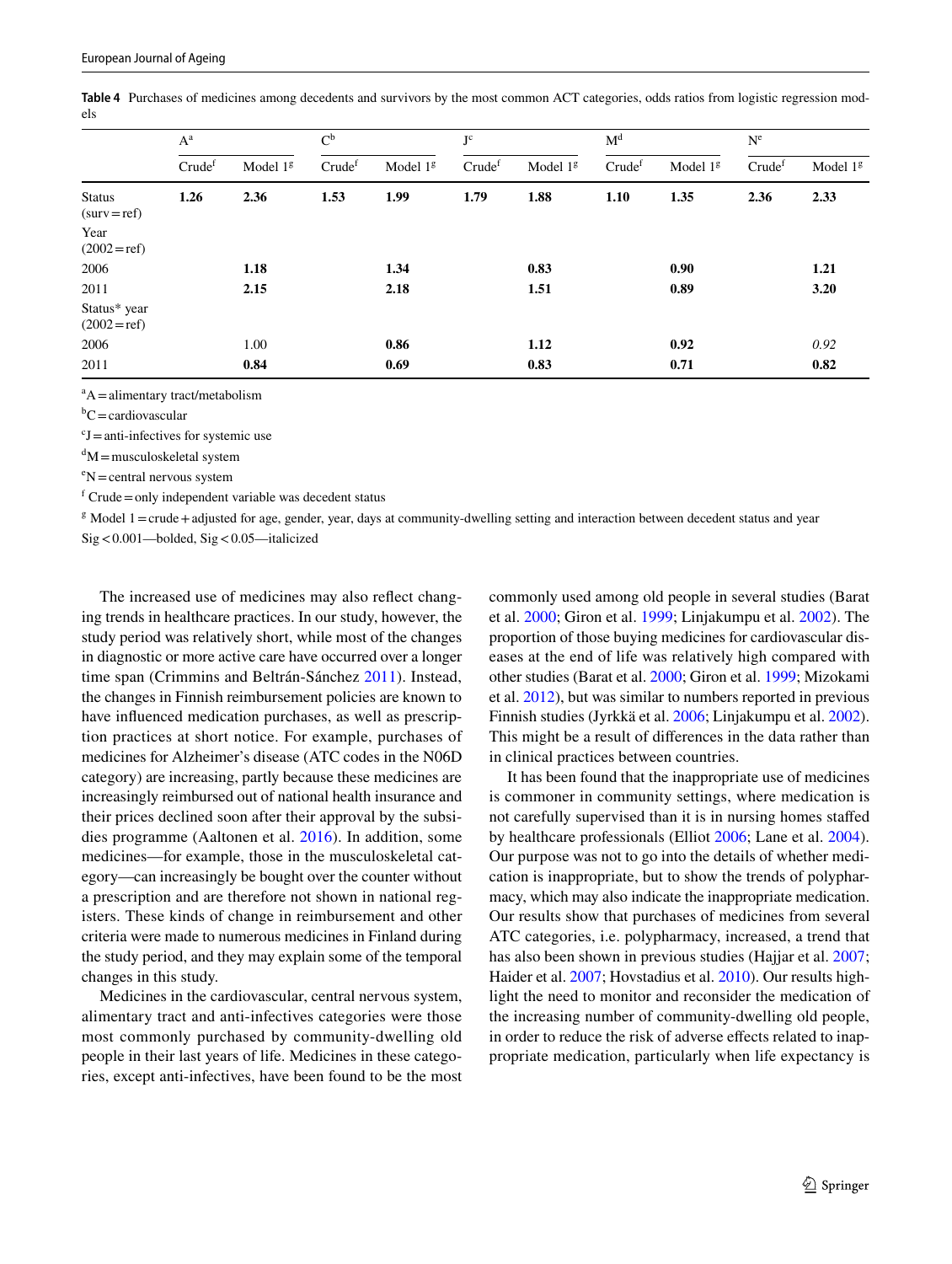limited (Lane et al. [2004;](#page-8-35) Holmes et al. [2006;](#page-8-23) Maddison et al. [2011](#page-8-26)).

# **Conclusions**

A few limitations need to be addressed concerning the data. It is likely that people in the survivors group in earlier years may be survivors or decedents in later years. As our research data did not allow to take this possible overlapping into account, this may potentially threaten the internal validity of the study. Overlapping may decrease the standard error and thus increase statistically signifcant fndings. However, we surmise that the overlapping is minor as the survivors were identifed from the 40% random sample, they may have died in a diferent year than studied, or they may not live in the community anymore. Also, in the case of overlapping, people's situations may have altered so rapidly, as at old age they often do, that the efects on the results are indiferent.

The Finnish Prescription Register includes information on all medicine purchases reimbursed by the health insurance scheme, but only for residents living in non-institutional settings. Therefore, our fndings only apply to those who were living at home or in service housing. Additionally, the Prescription Register includes only prescription medicines, not over-the-counter medicine purchases. For purchases of prescribed medicines, Finland's administrative registers have been found to be reliable and comprehensive (Gissler and Haukka [2004](#page-8-39)). Therefore, in our understanding, our study reliably describes the trends in purchases of medicines among community-dwelling old people. However, such purchases do not reveal whether the medicines are actually used; to study this, methods other than registers are needed (Barat et al. [2000;](#page-8-0) Linjakumpu et al. [2002](#page-8-11); Mizokami et al. [2012\)](#page-8-33).

This study shows the growing proportion of medication purchasers among community-dwelling old people, along with increasing longevity and the trend of living in the community. Community-dwelling old people in their last 2 years of life purchased medicines more frequently than those who lived at least 2 years longer, but the diferences decreased over time. The reasons for the diminished differences and whether the diferences between these two groups have changed further in more recent years are yet to be investigated.

**Acknowledgements** This study was financially supported by the Academy of Finland (Project: 287372), by Competitive State Research Financing of the Expert Responsibility Area of Tampere University Hospital, by the Social Insurance Institution to Marja Jylhä, and NordForsk Funding (Project: Social Inequalities in Ageing, SIA, 74637). The study was partly conducted at the Centre of Excellence in Research on Ageing and Care.

**Open Access** This article is distributed under the terms of the Creative Commons Attribution 4.0 International License ([http://creativeco](http://creativecommons.org/licenses/by/4.0/) [mmons.org/licenses/by/4.0/](http://creativecommons.org/licenses/by/4.0/)), which permits unrestricted use, distribution, and reproduction in any medium, provided you give appropriate credit to the original author(s) and the source, provide a link to the Creative Commons license, and indicate if changes were made.

# **Appendix**

See Table [5](#page-7-0).

<span id="page-7-0"></span>**Table 5** Proportions of community-dwelling people of the original COCTEL dataset decedents and survivors in years 2002, 2006 and 2011, by gender and age  $(n =$  for total COCTEL dataset)

|                       | 2002         |                  | 2006         |                  | 2011         |                  |
|-----------------------|--------------|------------------|--------------|------------------|--------------|------------------|
|                       | Decedents    | <b>Survivors</b> | Decedents    | <b>Survivors</b> | Decedents    | <b>Survivors</b> |
| <b>COCTEL</b> dataset | $n = 29.337$ | $n = 29.337$     | $n = 32.140$ | $n = 32.140$     | $n = 34.036$ | $n = 34,036$     |
| % of all              | 84.5         | 96.4             | 84.6         | 95.4             | 87.9         | 97.7             |
| Gender $(\%)$         |              |                  |              |                  |              |                  |
| Men                   | 90.5         | 98.2             | 90.9         | 97.7             | 91.8         | 98.8             |
| Women                 | 80.1         | 95.1             | 79.8         | 93.7             | 84.7         | 96.8             |
| Age group $(\%)$      |              |                  |              |                  |              |                  |
| $70 - 79$             | 91.6         | 98.8             | 92.5         | 98.9             | 93.7         | 99.4             |
| $80 - 89$             | 81.1         | 95.7             | 83.3         | 95.7             | 87.6         | 97.8             |
| At least 90           | 67.8         | 87.9             | 72.4         | 87.7             | 78.9         | 94.4             |